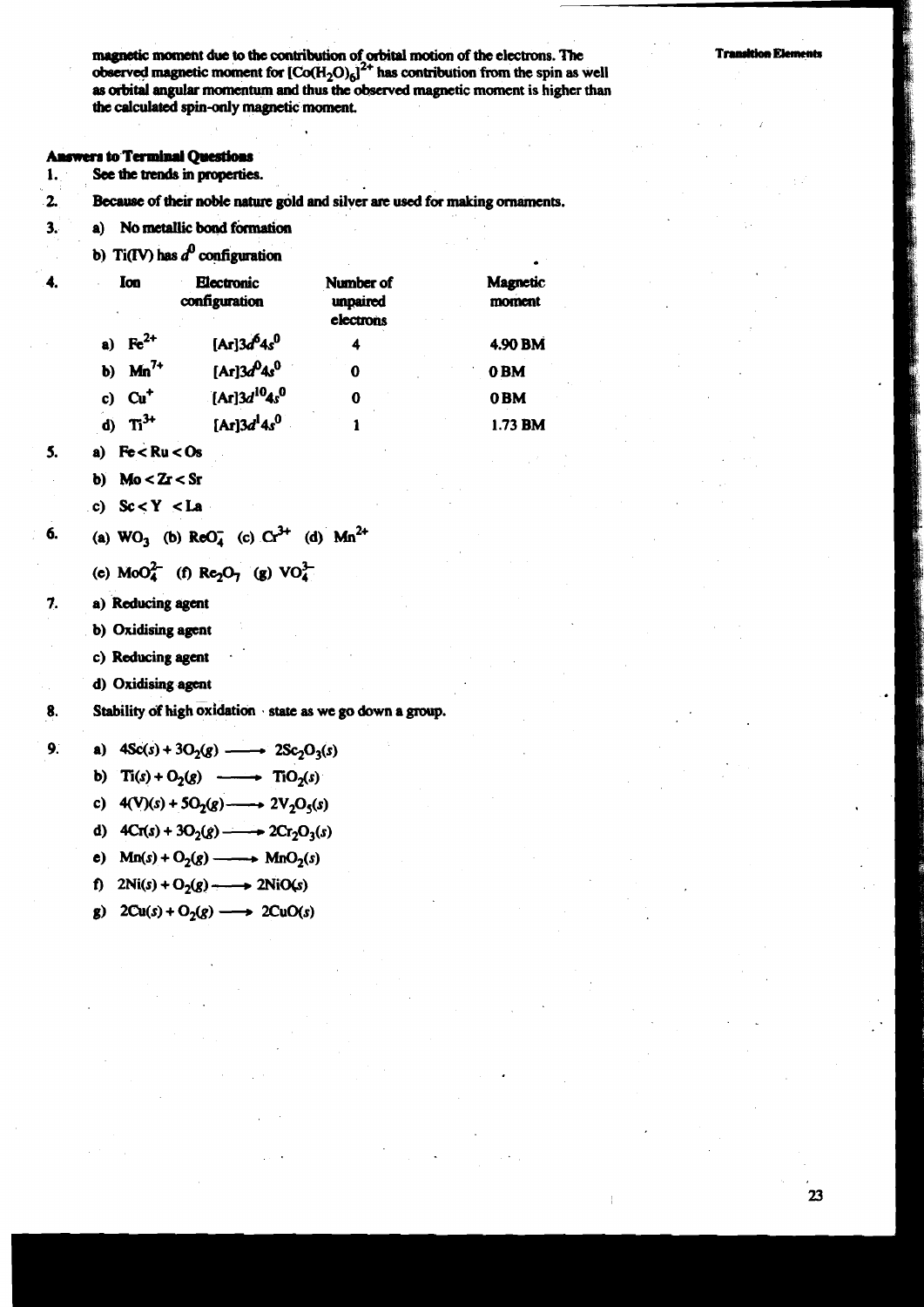# **UNIT 13 INNER-TRANSITION ELEMENTS**

# **Structure**

| 13.1 | Introduction                                            |
|------|---------------------------------------------------------|
|      | Objectives                                              |
|      | 13.2 General Characteristics                            |
|      | Electronic Configuration and Position in Periodic Table |
|      | Atomic Radius                                           |
|      | <b>Oxidation States</b>                                 |
|      | Colour of Ions                                          |
|      | Electrode Potentials                                    |
|      | Complexation Behaviour                                  |
|      | <b>Magnetic Properties</b>                              |
|      | <b>Chemical Properties</b>                              |
| 13.3 | Occurrence, Extraction and Uses                         |
|      | Occurrence                                              |
|      | Extraction                                              |
|      | Uses                                                    |
|      | 13.4 Summary                                            |
|      | 13.5 Terminal Questions                                 |
| 13.6 | Answers                                                 |
|      |                                                         |

# **13.1 INTRODUCTION**

In the preceding unit, you studied the main features of the chemistry of the transition elements of the d-block. You learnt that in addition to the usual vertical relationship, the transition elements show a horizontal similarity in their physical and chemical properties. In this unit you will study the salient features of the chemistry of the transition elements of the f-block. Because of filling of electrons in the f-orbitals of an inner shell, these elements are also termed as inner-transition elements. The  $f$ -block elements comprise two series of elements — the lanthanide series and the actinide series. You will observe that in comparison to the elements of d-block transition series, the members of lanthanide series resemble one another much more closely. They have generally one common stable oxidation state and occur together in the same ores in nature. Because of the similarity in their chemical properties their separation from one another is very difficult. Therefore, special techniques of solvent extraction and ion exchange are employed for their separation. On the other hand, the chemistry of the actinides is quite complicated because they exhibit more than one oxidation state and their radioactivity creates problems in the study of their properties. However, the actinides do exhibit some similarities with one another and with their lanthanide congeners in a particular oxidation state. Therefore, these elements are discussed as a class in one unit. In this unit you will study the general features of the chemistry of lanthanide and actinide elements with emphasis on periodicity in their properties.

# **Objectives**

After studying this unit you should be able to :

- distinguish between transition and inner-transition elements,
- define the terms lanthanides and actinides,
- compute the electronic configurations of lanthanide and actinide ions from the electronic configurations of free atoms,
- discuss the ways in which actinide elements resemble their lanthanide congeners,
- discuss the ways in which the actinides resemble more closely d-block transition elements,
- .explain lanthanide and actinide contraction,
	- describe general characteristics of lanthanide and actinide elements and bring out periodicity in their properties.

# **13.2 GENERAL CHARACTERISTICS**

You know that the fourteen elements from cerium  $(Z = 58)$  to lutetium  $(Z = 71)$ , which

 $\Delta_{\mathcal{A}}$  ,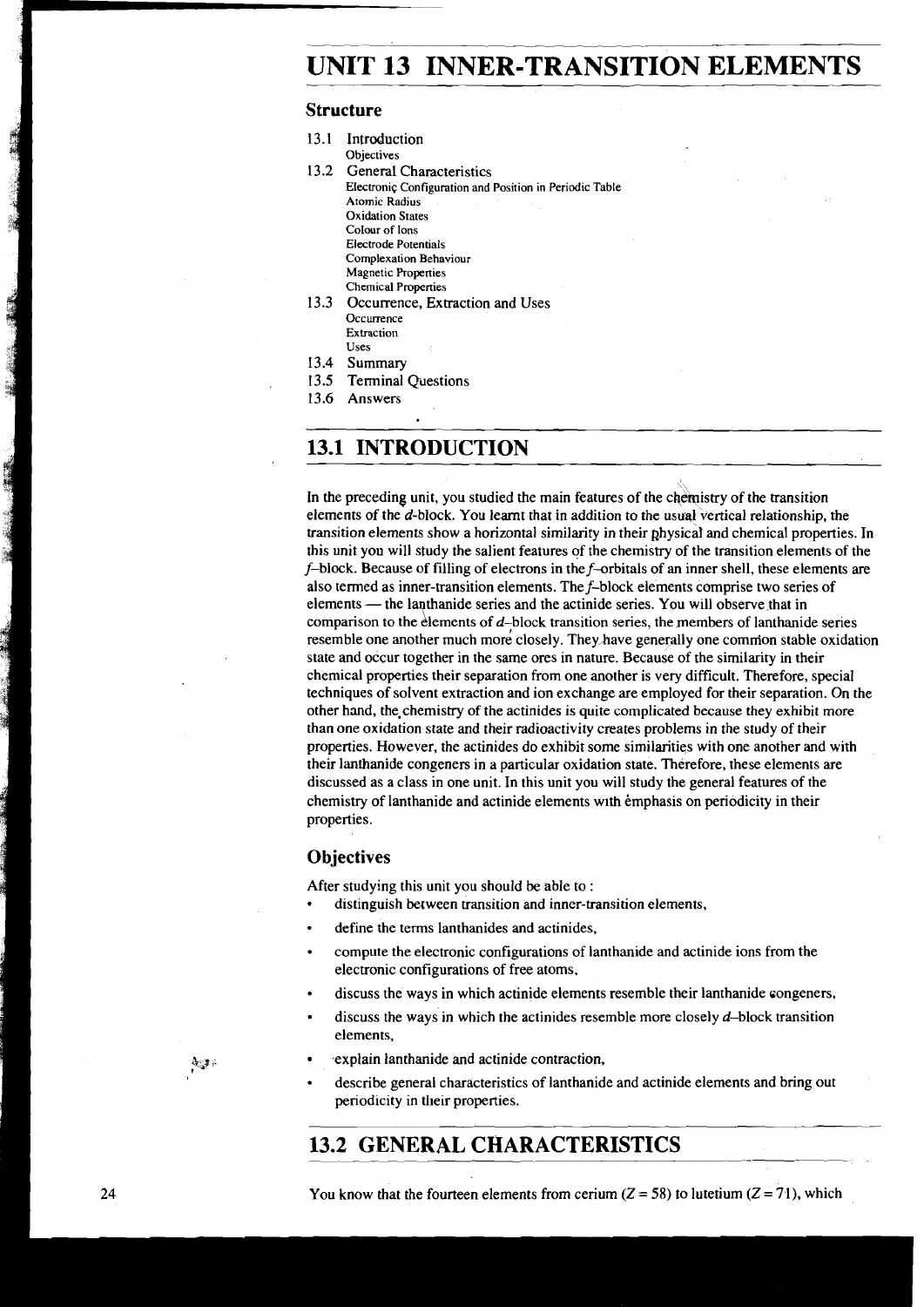follow lanthanum ( $Z = 57$ ) in the periodic table, are called lanthanides, lanthanoids or lanthanons. Note that some authors include lanthanum also in lanthanides, but there is no general agreement on it. These elements are characterised by successive filling of 4f orbitals in their atoms. These elements along with lanthanum and yttrium were originally called as rare earth elements or simply rare earths. The word 'earth' was used because they occur as oxides, which in early usage meant earth, and the word rare was used because of the great difficulty in their separation from each other. Otherwise, these are not particularly rare in earth's crust. For example, lanthanum, cerium and neodymium are more abundant than lead. Even the scarcest of them, thulium, is as abundant as bismuth and more abundant than arsenic, cadmium, mercury or selenium, none of which is generally considered rare.

The fourteen elements from thorium  $(Z = 90)$  to lawrencium  $(Z = 103)$  following actinium in the periodic table are known as actinides, actinoids or actinons. They are analogous to the lanthanides and result from the filling of the Sf orbitals as the lanthanides result from the filling of 4f orbitals. Prior to 1940, only the naturally occurring actinides, i.e., thorium, protactinium and uranium were known. The remaining actinides have been produced artificially since then and are collectively known as transuranium elements.

# **13.2.1 Electronic Configuration and Position in Periodic Table**

The outstanding feature of the lanthanide and actinide elements is the great similarity in physical and chemical properties which they display within each series. Reason for this unique behaviour of these elements lies in their electronic configuration.

You know that lanthanum, the element preceding the lanthanides in the periodic table, has the electronic configuration  $[Xe]5d^16s^2$ . Like lanthanum, the lanthanides also exhibit the stable oxidation state of  $+3$ . It is, therefore, expected that in these elements the successive electrons will be filled in the 4*f* orbitals, thereby the elements may have the electronic configuration from  $[Xe]4f^15d^16s^2$  to  $[Xe]4f^{14}5d^16s^2$ . The actual ground state electronic configurations of lanthanide elements have been determined by atomic spectroscopy and are given in Table 13.1. You can see from the Table that there is an electron in 5d orbital only in Ce, Gd and Lu, in all other elements this electron is shifted to the 4f orbital. This type of shuttling of electrons can be understood in terms of the comparable energies of the  $4f$  and  $5d$ orbitals. Whether there is an electron in 5d orbital or not, is of little importance because the lanthanides mostly form ionic compounds in +3 oxidation state and the electronic configuration of  $M^{3+}$  ions varies in a regular manner from [Xe]4 $f^1$  for Ce<sup>3+</sup> to [Xe]4 $f^{14}$  for  $Lu^{3+}$ , as shown in Table 13.1.

|  |  | Table 13.1 : Some properties of lanthanum and the lanthanides |
|--|--|---------------------------------------------------------------|
|--|--|---------------------------------------------------------------|

| Z  | Name            | Symbol | Electronic configuration<br>outside the [Xe] core<br>Ln | $Ln^{3+}$        | Metallic radius<br>pm | fonic radius<br>$M^{3+}$<br>pm | $E^{\circ}$ (V).<br>$M^{3+}/M$ | Colour of $Ln^{3+}$ |
|----|-----------------|--------|---------------------------------------------------------|------------------|-----------------------|--------------------------------|--------------------------------|---------------------|
| 57 | Lanthanum       | La     | $\overline{5d^15s^2}$                                   |                  | 187                   | 106                            | $-2.52$                        | Colourless          |
| 58 | Cerium          | Ce     | $4f^15d^16s^2$                                          | 4f <sup>1</sup>  | 183                   | 103                            | $-2.48$                        | Colourless          |
| 59 | Praseodymium Pr |        | $4f^36s^2$                                              | $4f^2$           | 182                   | 101                            | $-2.46$                        | Green               |
| 60 | Neodymium       | Nd     | $4f^46s^2$                                              | 4f <sup>3</sup>  | 181                   | 100                            | $-2.43$                        | Lilac               |
| 61 | Promethium      | Pm     | $4f^56s^2$                                              | $4f^4$           | -                     | 98                             | $-2.42$                        | Yellow              |
| 62 | Samarium        | Sm     | $4f^66s^2$                                              | $4f^5$           | 179                   | 96                             | $-2.41$                        | Yellow              |
| 63 | Europium        | Eu     | $4f^76s^2$                                              | $4f^6$           | 204                   | 95                             | $-2.41$                        | Pale pink           |
| 64 | Gadolinium      | Gd     | $4f^75d^16s^2$                                          | $4f^7$           | 180                   | 94                             | $-2.40$                        | Colourless          |
| 65 | Terbium         | Tb     | $4f^96s^2$                                              | $4f^8$           | 178                   | 92                             | $-2.39$                        | Pale pink           |
| 66 | Dysprosium      | Dy     | $4f^{10}6s^2$                                           | $4f^9$           | 177                   | 91                             | $-2.35$                        | Yellow              |
| 67 | Holmium         | Ho     | $4f^{11}6s^2$                                           | $4f^{10}$        | 176                   | 89                             | $-2.32$                        | Yellow              |
| 68 | Erbium          | Er     | $4f^{12}6s^2$                                           | 4f <sup>11</sup> | 175                   | 88                             | $-2.30$                        | Rose pink           |
| 69 | Thulium         | Tm     | $4f^{13}$ 6s <sup>2</sup>                               | $4f^{12}$        | 174                   | 87                             | $-2.28$                        | Pale green          |
| 70 | Ytterbium       | Yb     | $4f^{14}6s^2$                                           | $4f^{13}$        | 194                   | 86                             | $-2.27$                        | Colourless          |
| 71 | Lutecium        | Lu     | $4f^{14}5d^{1}6s^{2}$                                   | $4f^{14}$        | 174                   | 85                             | $-2.26$                        | Colourless          |

The ground state electronic configuration of actinium,  $[Rn]6d^{17}s^{2}$  is similar to that of lanthanum and indeed the two elements possess similar chemical properties. The electronic configurations of the elements that follow actinum are not known precisely; these are less certain than those of the lanthanide elements. The difference in energy between 5f and 6d orbitals in the beginning of the actinide series is less than that between **the** 4f and 5d orbitals Inner-Transition Elements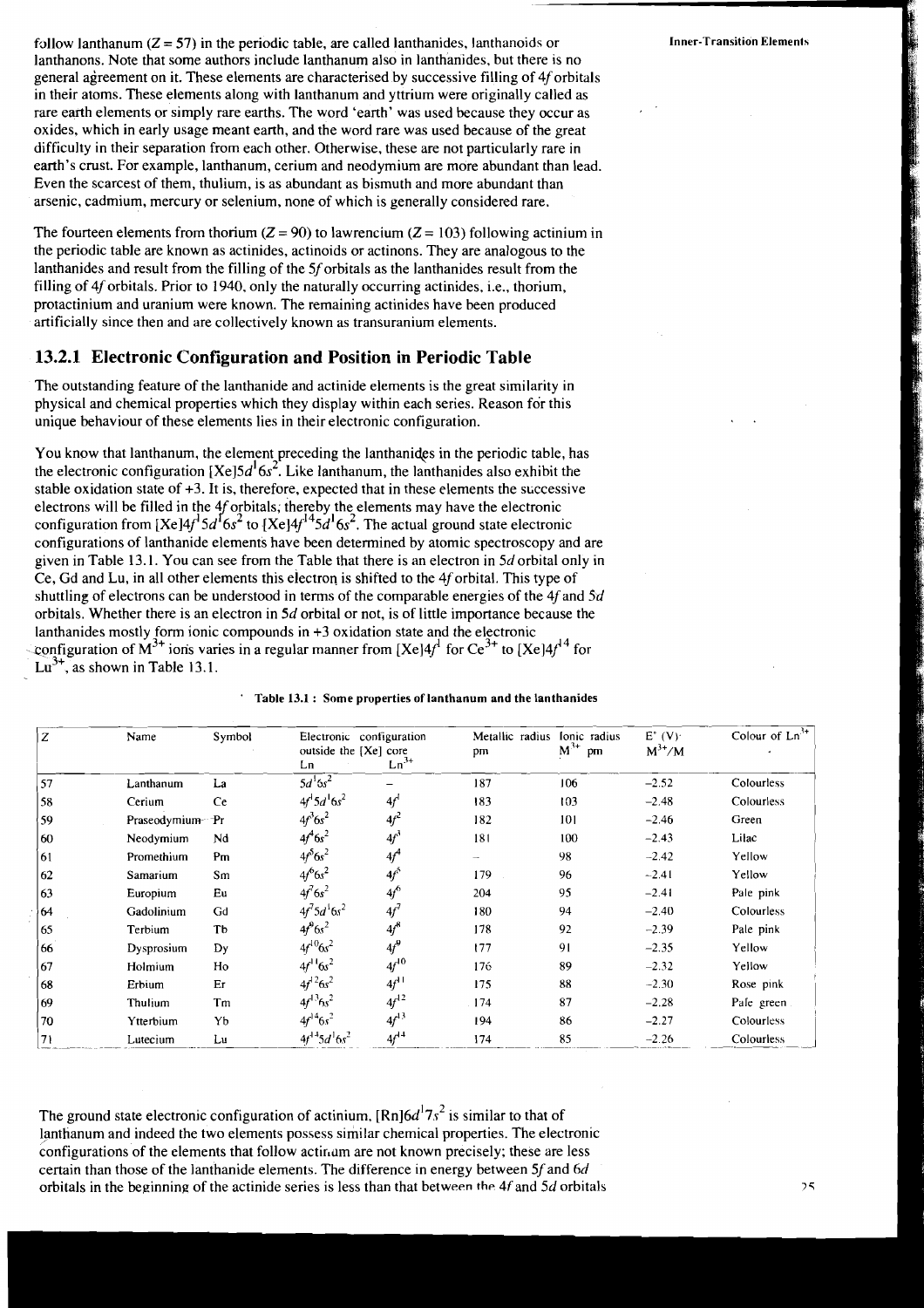$d$  and  $f$  Block Elements

for the lanthanides. Therefore, both 5f and 6d orbitals are involved in accommodating successive electrons. Thus the filling of 5f orbitals in actinides (Table 13.2) is not quite so regular as the filling of the 4f orbitals in the case of the lanthanides. Later, however, the 5f orbitals become more stable, i.e., by the time plutonium and subsequent members of the series are reached, the 5f orbitals seem clearly to be of lower energy than the 6d orbitals, and so the electrons preferably fill the former.

#### Table 13.2: Some properties of actinium and the actinides

| z<br>Name |                  | Symbol | the [Rn] core         | Electronic configuration outside | Metallic radius<br>Ionic<br>pm |                       | E'(V)<br>$M^{3+}/M$ | Colour of $An^{\overline{3+}}$ |  |
|-----------|------------------|--------|-----------------------|----------------------------------|--------------------------------|-----------------------|---------------------|--------------------------------|--|
|           |                  |        | An                    | $An^{3+}$                        |                                | radius $M^{3+}$<br>pm |                     |                                |  |
| 89        | Actinium         | Ac     | $6d^{17s^{2}}$        | $5f^0$                           |                                | 112                   | $-2.6$              | Colourless                     |  |
| 90        | Thorium          | Th     | $6d^27s^2$            | 5ſ'                              | 179                            |                       |                     |                                |  |
| [91       | Protactinium     | Pa     | $5f^26d^17s^2$        | $5f^2$                           | 163                            | 104                   | $-1.95$             | Colourless                     |  |
| 92        | Uraniun          | U      | $5f^36d^17s^2$        | $5f^3$                           | 156                            | 103                   | $-1.80$             | Red brown                      |  |
| l 93      | Neptunium        | Np     | $5f^46d^17s^2$        | 5f <sup>4</sup>                  | 155                            | 101                   | $-1.86$             | Purplish                       |  |
| 194       | Plutonium        | Pu     | $5f^{6}7s^{2}$        | 5f <sup>5</sup>                  | 155                            | 100                   | $-2.03$             | <b>Blue</b> violet             |  |
| 95        | Americium        | Am     | $5f^77s^2$            | 5f <sup>6</sup>                  | 159                            | 98                    | $-2.38$             | Pink                           |  |
| 96        | Curium           | Cm     | $5f^76d^17s^2$        | 5f <sup>7</sup>                  | 173                            | 97                    |                     | Pale Yellow                    |  |
| 197       | <b>Berkelium</b> | Bk     | $5f^97s^2$            | $5f^8$                           | 174                            | 96                    |                     |                                |  |
| 98        | Californium      | Cf     | $5f^{10}7s^2$         | $5f^0$                           | 170                            | 95                    |                     |                                |  |
| 99        | Einstenium       | Es     | $5f^{11}7s^2$         | $5f^{10}$                        | $186 \pm 2$                    |                       |                     |                                |  |
| 100       | Fermium.         | Fm     | $5f^{12}7s^2$         | $5f^{11}$                        | $186 \pm 2$                    |                       |                     |                                |  |
| 101       | Mendelevium      | Md     | $5f^{13}7s^2$         | $5f^{\prime 2}$                  |                                |                       |                     |                                |  |
| 102       | <b>Nobelium</b>  | No.    | $5f^{14}7s^2$         | $5f^{\prime 3}$                  |                                |                       |                     |                                |  |
| 103       | Lawrencium       | Lr     | $5f^{14}6d^{17s^{2}}$ | $5f^{14}$                        |                                |                       |                     |                                |  |

### SAQ 1

Explain briefly:

What are inner-transition elements?  $(a)$ 

(c) Write the electronic configurations of the elements of atomic number 61 and 95.

What are lanthanides and actinides ? Why are they so called ?  $(b)$ 

# 13.2.2 Atomic Radius

You have studied in Unit 2 that the atomic size decreases with increase in atomic number along any period in the tong form of the periodic table due to increase in effective nuclear charge. However, the decrease in atomic radius is small when the difference in electronic configuration from one element to the next is that of an additional inner electron. This is because the additional inner electron screens the size-determining outer electrons from the nucleus much better than an additional outer electron. For example, decrease in the covalent radius from Sc to Zn, i.e., across ten elements of the 3d transition series, is 19 pm. Thisdecrease is almost one-third of the decrease in the covalent radius of the seven elements of s and p blocks of the period 3.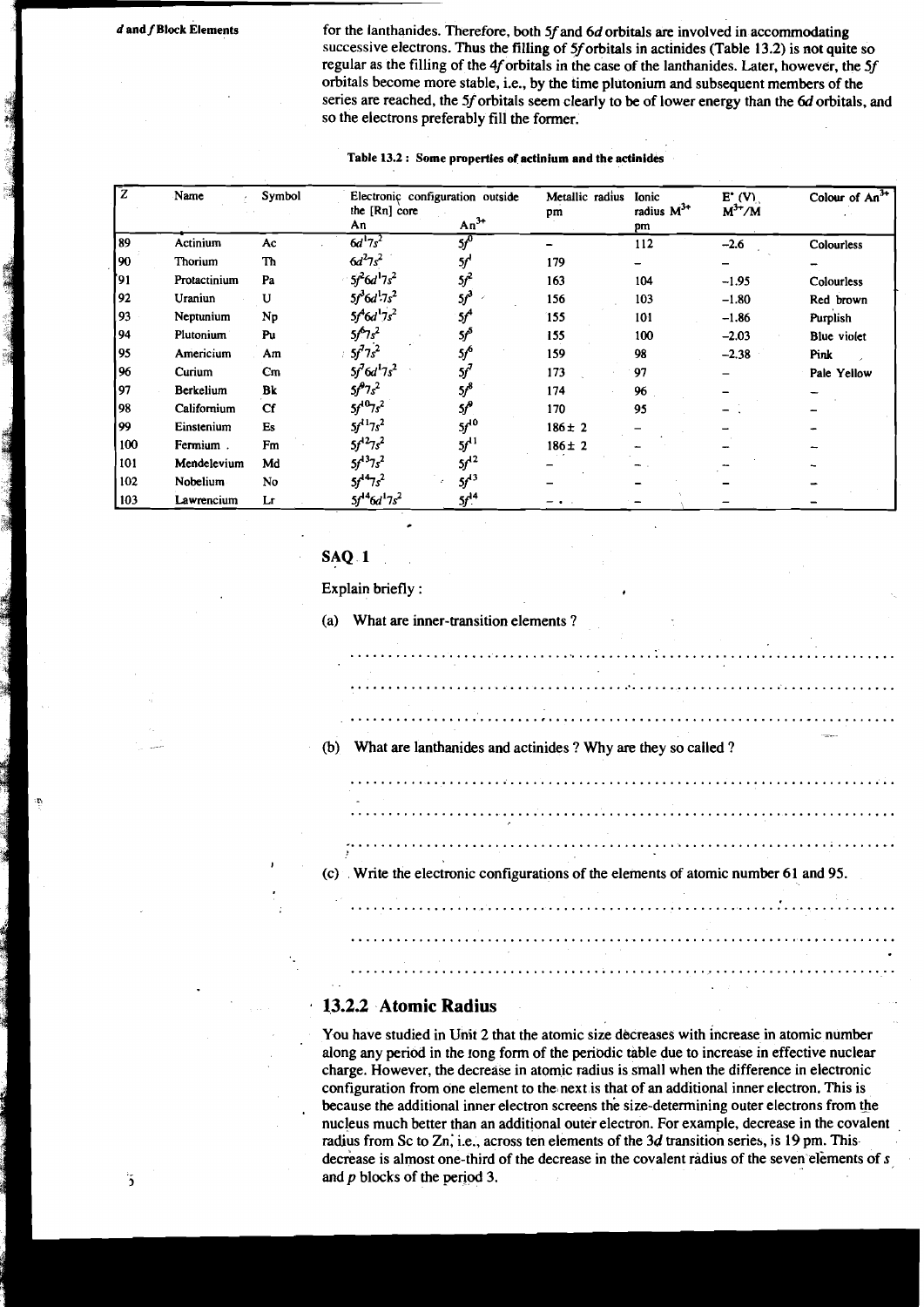The rate of decrease in atomic radius along the lanthanide series (Table 13.1) and also along Inner-Transition Elements the actinide series (Table 13.2) is even less than that in the transition series, since the difference in the electronic configurations of these elements is in the number of electrons in the ante-penultimate (last but two) shell of electrons. But the additive effect of decrease in atomic radius across the fourteen elements of lanthanide series is quite substantial. This decrease in atomic radius across the lanthanide series is known as lanthanide contraction. Similarly, there is an actinide contraction across the actinide series. As a result of lanthanide contraction, the normal increase in size from  $Sc \rightarrow Y \rightarrow La$  disappears after the lanthanides, and pairs of elements such as Zr and Hf, Nb and Ta, Mo and W, etc., possess nearly similar sizes (Table 13.3). The properties of these elements, therefore, are very similar. The similarities in properties within these pairs make their separation very difficult. Thus, due to lanthanide contraction. the elements of 5d and **4d** transition series resemble each other much more closely than do the elements of **4d** and 3d series.

Table 13.3: Atomlc (covalent) radli of the elements preceding and following the lanthanides in pm

| 21  |             | 22  | 23  | 24  | 25  | 26        | 27  | 28  | $-29$ | 30  |
|-----|-------------|-----|-----|-----|-----|-----------|-----|-----|-------|-----|
| Sc  |             | Ti  | v   | Сr  | Mn  | Fe        | Co. | Ni  | . Cu  | Zn  |
| 144 |             | 132 | 122 | 118 | 117 | 117       | 116 | 115 | 117   | 125 |
| 39  |             | 40  | 41  | 42  | 43  | 44        | 45  | 46  | .47   | 48  |
| Ÿ   | ٠,          | Zr  | NЬ  | Mo  | Tc  | Rυ        | Rh  | Pd  | Ag    | Cd  |
| 162 |             | 145 | 134 | 130 | 127 | 125       | 125 | 128 | 134   | 144 |
| 57  | $58 - 71$   | 72  | 73  | 74  | 75  | 76        | 77  | 78  | 79    | 80  |
| La  | Ce-Lu       | Hf  | Ta  | w   | Rc  | <b>Os</b> | Ir  | Pt  | Au    | Hg  |
| 169 | $165 - 156$ | 144 | 134 | 130 | 128 | 126       | 127 | 130 | 134   | 147 |

### SAQ 2

Explain the term lanthanide contraction and its consequences.

# **13.2.3 Oxidation States**

The sum of the first three ionisation energies of the lanthanides is comparatively low, so the elements are highly electropositive. They readily form  $M<sup>3+</sup>$ . For the lanthanides, actinium and trans-americium (Cm to Lr) elements the tripositive oxidation state is the most stable in every case. It is believed that in forming tripositive lanthanide or actinide ions, the  $ns^2$  ( $n = 6$ ) or 7) electrons are lost along with the  $(n-1)d^{1}$  electron. In the absence of  $(n-1)d^{1}$  electron, one of the electrons present in the  $(n - 2)f$  orbitals is lost.

Besides the **+3** state, some of the lanthanides and actinides show other oxidation states also. In these cases there is some evidence that ions with  $f''$  (e.g., La<sup>3+</sup>, Ce<sup>4+</sup>, Ac<sup>3+</sup>, Th<sup>4+</sup>, Pa<sup>3+</sup>,  $U^{\nu\tau}$ )  $f'$  (e.g., Eu<sup>2+</sup>, Gd<sup>3+</sup>, Tb<sup>4+</sup>, Cm<sup>3+</sup>, Bk<sup>4+</sup>), and  $f^{\mu\nu}$  (e.g., Yb<sup>2+</sup>, Lu<sup>3+</sup>) configurations exhibit greater stability. However,  $Pr^{4+}(4f^4)$ , Nd<sup>4+</sup> (4f<sup>2</sup>), (Sm<sup>2+</sup> (4f<sup>0</sup>), Tm<sup>2+</sup> (4f<sup>13</sup>), etc. with non- $f'$ , non- $f'$  and non- $f''$  electronic configurations also exist. This reminds us that there may be other factors also such.as ionisation energies and sublimation energies of the metals and lattice energies, etc., which are responsible for the stability of these oxidation states. The known oxidation states of actinium and the actinides are given in Table 13.4 in which numbers in bold indicate the most stable oxidation state in aqueous solution. You can see from the Table that nearly all the actinides exhibit at least two stable oxidation states and oxidation states higher than  $+3$  are easily accessible in the early actinides. For thorium, protactinium and uranium the highest accessible oxidation state is the most stable one also in aqueous solution. This may be because Sf orbitals extend further from the nucleus than the 4f orbitals and Sf electrons are more effectively shielded from the nuclear charge than are the 4f electrons of the corresponding lanthanides. Because the 5f electrons are less firmly held, they are all available for bonding in the early actinides. However, as the later actinides are approached, the build-up of nuclear charge causes contraction of the Sf orbitals so that the metal-ligand overlap decreases and the +3 state becomes predominant. Interestingly, the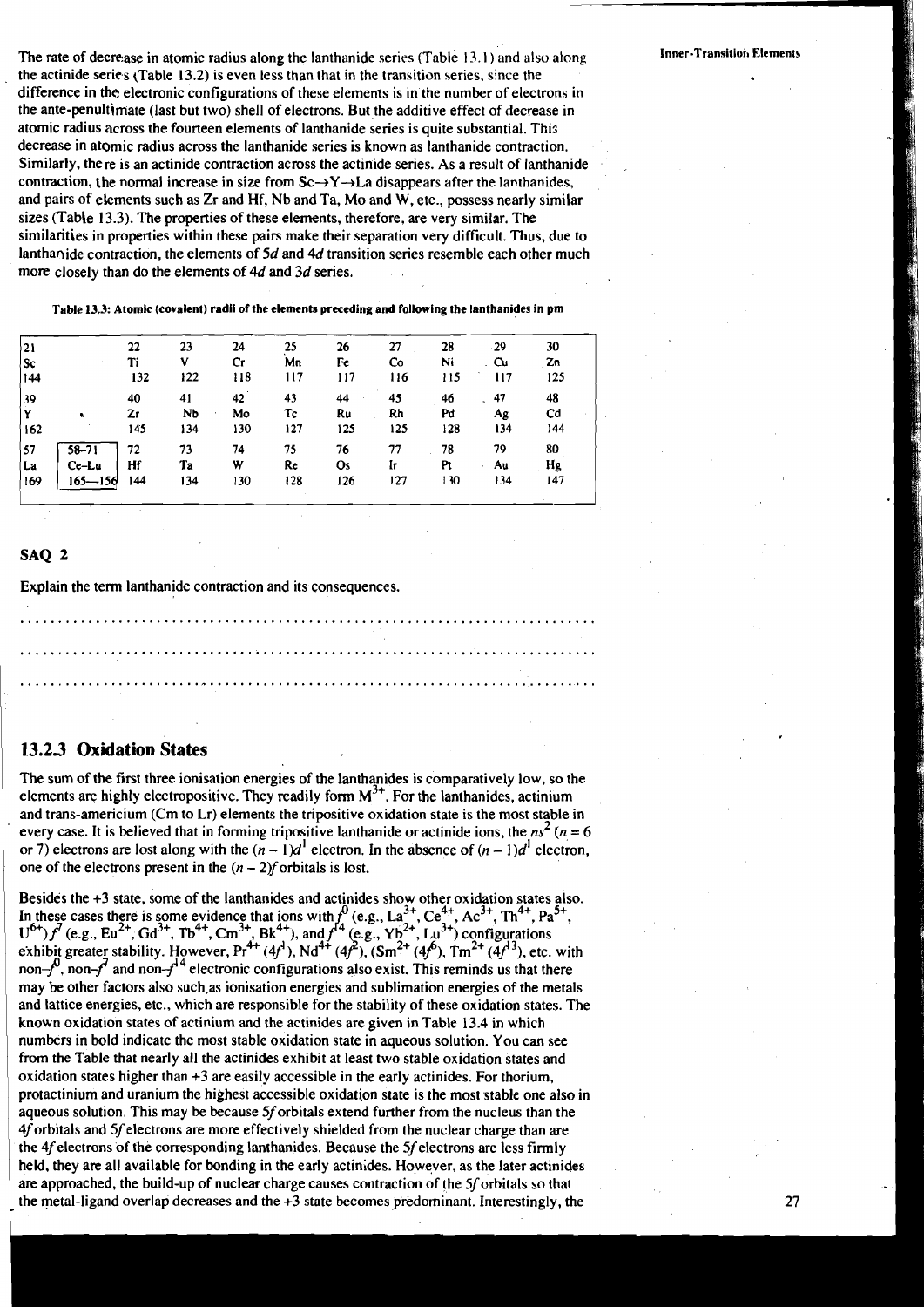*d* and *f* Block Elements **i i**  $+2$  state which is achievable in case of mendelevium and nobelium, is more stable than Eu<sup>2+</sup>

Table 13.4: Oxidation states of actinium and the actinides. The more stable states are in bold type; unstable **states are enclosed in parentheses.** 

|   |               | Ac Th Pa U Np Pu Am Cm Bk Cf Es Fm Md No Lt |         |     |  |  |                         |  |  |
|---|---------------|---------------------------------------------|---------|-----|--|--|-------------------------|--|--|
|   |               |                                             |         | (2) |  |  | $(2)$ $(2)$ $2$ $2$ $2$ |  |  |
| 3 |               | (3) (3) 3 3 3 3 3 3 3 3 3 3 3 3 3           |         |     |  |  |                         |  |  |
|   | $\sim$ $\sim$ |                                             |         |     |  |  |                         |  |  |
|   |               | $5 \t 5 \t 5 \t 5 \t 5$                     |         |     |  |  |                         |  |  |
|   |               |                                             | 6 6 6 6 |     |  |  |                         |  |  |
|   |               |                                             | $(7)$ 7 |     |  |  |                         |  |  |

# SAQ 3

Which is the most common oxidation state of the lanthanides and how is it formed  $?$  Give its configuration.

............................................................................

# **13.2.4 Colour of Ions**

Ions of lanthanides and actinides are coloured in the solid state as well as in aqueous solution, as is the case with the ions of transition metals. You have studied in the preceding unit that the colours of transition metal ions arise because of absorption of light due to  $d-d$ electronic transitions. Because there are no electrons in the  $d$ -orbitals, the colours of lanthanide and actinide ions arise due to electronic transitions in the 4f and **Sf** orbitals. Colours of hydrated lanthanide and actinide ions are given in Table 13.1 and 13.2, respectively. ectronic transitions. Because there are<br>the and actinide ions arise due to<br>blours of hydrated lanthanide and actispectively.<br>3.2.5 Electrode Potentials<br>he standard electrode potentials of lan<br> $Ln^{3+}(aq) + 3e$  ...............

# **13.2.5 Electrode Potentials**

The standard electrode potentials of lanthanides for the half- reaction,<br> $\text{Ln}^{3+}(aa) + 3e$   $\longrightarrow$   $\text{Ln}(s)$ 

are given in Table 13.1. The electrode potentials are very low. Therefore, these elements are highly electropositive and reactive metals. The electrode potential increases from Ce to Lu, which is consistent with the slight decrease in the idnic radius due to lanthanide contraction. The electrode potentials of the actinide elements also are quite low (Table 13.2). Therefore, the actinides also are highly electropositive and reactive metals.

### **13.2.6 Complexation Behaviour**

Ions of lanthanide and actinide elements have a strong tendency to form complexes with a variety of oxygen and nitrogen donor ligands. Probably, because of their comparatively higher charge to size ratio, the actinide ions have a greater tendency to form complexes than the lanthanides. Also, due to the existence of a large number of oxidation states, the complexation behaviour of actinides is more varied. The lanthanide and actinide ions form the most stable complexes with chelating ligands such as oxalic acid, citric acid, tartaric acid, nitric acid, ethylenediamine tetraacetic acid ( $EDTA$ ) and  $\beta$ -diketones. In these complexes the metal ions have very high coordination numbers. For example, the coordination number of the metal ion in [Th(acac)4]. [Ce(N03)4.(OPPh3)2] and  $[Ce(NO<sub>3</sub>)<sub>6</sub>]$ <sup>2</sup> is 8, 10, 12, respectively. In these complexes, the acetyl acetonate (acac) and the nitrate ligands are acting as bidentate ligands occupying two coordination sites around the metal ion. These metal ions form water soluble complexes with citric acid, tartaric acid and EDTA. The formation of water soluble complexes with these ligands facilitates separation of the metal ions by ion exchange chromatography which you will study in the next section.

# **13.2.7 Magnetic Properties**

You have learnt in the preceding unit-that paramagnetism is associated with the presence of unpaired electrons in a substance. The lanthanide and actinide ions, other than  $f^0$  type (e.g.,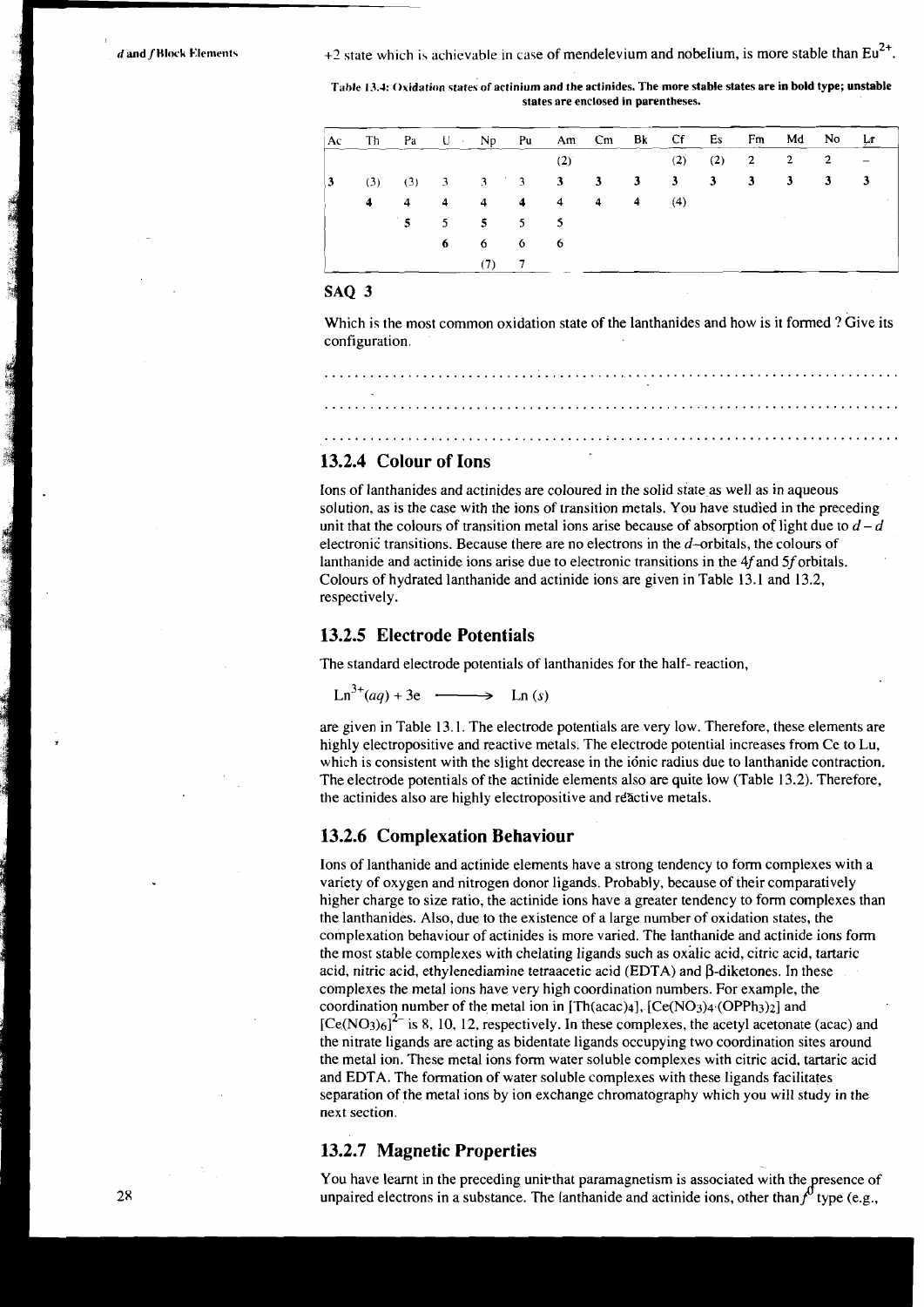You have also studied that in case of transition elements, the contribution of orbital motion of electrons to paramagnetism is negligible and can be ignored. The magnetic moments of transition metal ions can be explained in terms of unpaired electrons present in  $d$ -orbitals. But the magnetic moments of only those lanthanide ions, which have  $f<sup>0</sup>$ ,  $f'$  and  $f<sup>4</sup>$ configuration agree with the spin only value. In all other cases, the magnetic moment values are higher than those calculated on the basis of spin only formula. However, these can be explained by taking orbital contribution to magnetic moment also into account. In lanthanide ions, the 4f orbitals are comparatively better shielded from the surroundings by the overlying 5s and 5p orbitals than the d orbitals in transition metal ions. Therefore, the contribution of orbital motion to paramagnetism is not quenched.

Although actinides show a variation in magnetic properties similar to that of the lanthanides, the magnetic properties of the actinide ions are more complicated than those of the lanthanide ions. This in part arises from  $(i)$  the fact that the 5f electrons are nearer the surface of the atom and are easily influenced by the chemical environment, although not to the same extent as do the  $d$  electrons, and (ii) the less sharply defined distinctions between 5f and 6d electrons as compared with 4f and 5d electrons. From the above discussion it is clear that the magnetic moments of the f-block (inner transition) metal ions must be calculated taking into account both spin and orbital contributions.

# **13.2.8 Chemical Properties**

The lanthanides are silvery-white, highly electropositive and reactive metals. They all react slowly with cold water and rapidly on heating to liberate hydrogen : Example 1 anthanides are silvery-white, highly example 1 and 1 appendix the comparation of the 2M(OH)3 + 3H<sub>2</sub><br>2M + 6H<sub>2</sub>O - 2M(OH)3 + 3H<sub>2</sub>

The hydroxides are ionic and basic. They are less basic than  $Ca(OH)_2$  but more basic than amphoteric Al(OH)<sub>3</sub>. The base strength decreases from  $Ce(OH)$ <sub>3</sub> to  $Lu(OH)$ <sub>3</sub> as the ionic radius decreases from  $Ce^{3+}$  to  $Lu^{3+}$ .

The lanthanide metals dissolve in dilute acids, even in the cold, to liberate hydrogen gas : thus decreases from Ce to Eu .<br>
alternative in dilute<br>  $2Ln + 6HCl \longrightarrow 2LnCl_3 + 3H_2$ 

$$
2Ln + 6HCl \longrightarrow 2LnCl3 + 3H2
$$

The metals tarnish readily in air forming an oxide coating. On heating in oxygen, they bum easily to give M<sub>2</sub>O<sub>3</sub>, except for cerium which forms CeO<sub>2</sub>. The oxides are ionic and basic, the base strength decreases as the ionic radius decreases.

$$
4Ln + 3O_2 \longrightarrow 2Ln_2O_3
$$

When heated in halogens, the lanthanides burn producing  $LnX_3$ , which can also be made by heating the oxides with the appropriate ammonium halide : hen heated in halogens, the land<br>ating the oxides with the approximate  $2Ln + 3X_2 \longrightarrow 2LnX_3$ ating the oxides with the ap<br>  $2Ln + 3X_2 \longrightarrow 2Ln2$ <br>  $Ln_2O_3 + 6NH_4X \longrightarrow$ <br>
Frium with fluorine forms C<br>  $Ce + 2F_2 \longrightarrow CeF_4$ <br>
ie metals react exothermica

$$
2Ln + 3X_2 \longrightarrow 2LnX_3
$$

 $Ln_2O_3 + 6NH_4X \longrightarrow 2LnX_3 + 6NH_3 + 3H_2O$ 

Cerium with fluorine forms CeF4 :

$$
Ce + 2F_2 \longrightarrow CeF_4
$$

The metals react exothermically with hydrogen, though heating to 600-700 K is often required to initiate the reactions. Their hydrides are non-stoichiometric compounds having ideal formulae, MH2 and MH3. The hydrides are remarkably stable to heat up to 1200 K. The hydrides react with water liberating hydrogen gas : Ce + 2F<sub>2</sub>  $\longrightarrow$  CeF<sub>4</sub><br>
ne metals react exothermically with hydro<br>
quired to initiate the reactions. Their hydr<br>
eal formulae, MH<sub>2</sub> and MH<sub>3</sub>. The hydride<br>
ne hydrides react with water liberating hydr<br>
MH<sub>3</sub> + 3H<sub>2</sub>O  $\longrightarrow$ 

$$
MH_3 + 3H_2O \longrightarrow M(OH)_3 + 3H_2
$$

On heating, the lanthanides react with boron giving borides of the type  $MB<sub>4</sub>$  and  $MB<sub>6</sub>$ , with carbon giving carbides  $M_2C_3$  and  $MC_2$  and with nitrogen giving nitrides MN. A wide variety of their oxosalts, like carbonates, sulphates, nitrates, phosphates, oxalate, etc., are known.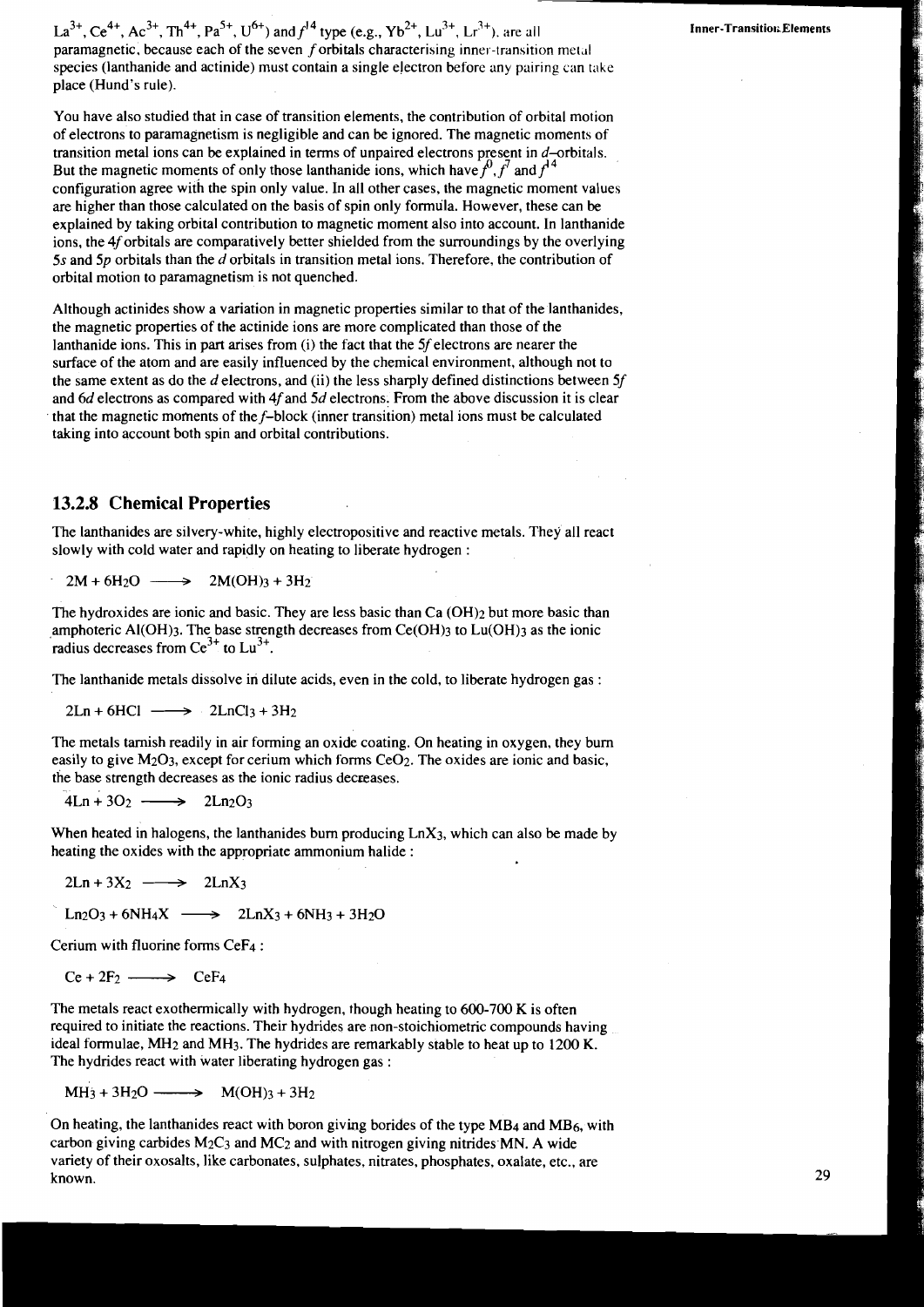*d* **and** *f* **Block Elements . All the actinides are unstable with respect to radioactive disintegration, though the half-lives** of the most abundant isotopes of thorium and uranium are so long that for many purposes their radioactivity can be neglected. Like lanthanides, actinides are also electropositive and reactive metals. They react with water, oxygen, hydrogen. halogens and acids. Their hydrides are non-stoichiometric having ideal formulae MHz and MH3. The metals also react with most non-metals especially if heated.

#### **SAQ 4**

Write down the chemical equations for the reactions of lanthanide elements with  $(i)$  water, (ii) acids, (iii) oxygen and (iv) halogens.

# **13.3 OCCURRENCE, EXTRACTION AND USES**

All the lanthanide and actinide elements are highly reactive metals, therefore, none of them occurs in the free state in nature. Moreover, all the actinide elements are radioactive, so most of them do not occur naturally and have been prepared artificially since 1940. Let us now discuss the occurrence, extraction and uses of these elements.

# **13.3.1 Occurrence**

Apart from promethium which is unstable and is found in traces in uranium ores, all the lanthanides generally occur together. Although a large number of minerals are known to contain lanthanides, only three of them, viz., monazite, bastnaesite and xenotime are of commercial importance. Monazite and xenotime are a mixture of phosphates of thorium, lanthanum and lanthanides. Monazite is widely but sparsely distributed in many rocks, but because of its high density and inertness, it is concentrated by weathering into sands on beaches and river beds. Deposits of monazite occur in Southern India, South Africa and Brazil. Bastnaesite is a mixture of fluoride carbonates, LnFCO<sub>3</sub>, of lanthanum and the lanthanides. Both monazite and bastnaesite are richer in the lighter lanthanides, i.e., the cerium earths, but with the difference that monazite alsocontains upta 30% Th02, which is absent in bastnaesite. On the other hand xenotime is a valuable source of the heavier rare earths.

Every known isotope of the actinide elements is radioactive and their half-lives are such that only  $^{232}Th$ ,  $^{235}U$ ,  $^{236}U$  and possibly  $^{244}$ Pu have survived during the very period of their existence. Only thorium and uranium are found in nature in amounts sufficient for practical extraction. Thorium constitutes  $8.1 \times 10^{-4}\%$  of the earth's crust and it is almost as abundant as boron. As described earlier, monazite is the most important source of thorium. Uranium comprises  $2.3 \times 10^{-4}$ % the earth's crust and it is slightly more abundant than tin. Pitchblende or uraninite,  $U_3O_8$ , and carnotite,  $K_2(UO_2)_2(VO_4)_2 \cdot 3H_2O$ , are two important ores **of** uranium.

# **13.3.2 Extraction**

As all the lanthanides occur together in nature, their extraction involves two main steps: (i) ' separation from one another and (ii) reduction of their compounds to metals. Since the lanthanides are all typically trivalent and are almost identical in size, their chemical properties are almost similar. Therefore, the separation of lanthanides from one another is a very difficult task, almost as difficult as the separation of isotopes. Only cerium and europium can be separated from the remaining lanthanides by employing conventional chemical methods because of stabilities of  $Ce^{4+}$  and  $Eu^{2+}$  in aqueous solution. Cerium can be separated from a mixture of lanthanides by oxidising  $Ce^{3+}$  to  $Ce^{4+}$  with permanganate or bromate or hypochlorite in an alkaline medium and subsequently precipitating it as Ce02. Europium can be reduced to  $Eu^{2+}$  either by electrolytic reduction with a mercury cathode or by using zinc amalgam. It is then precipitated from the solution as EuSO<sub>4</sub>.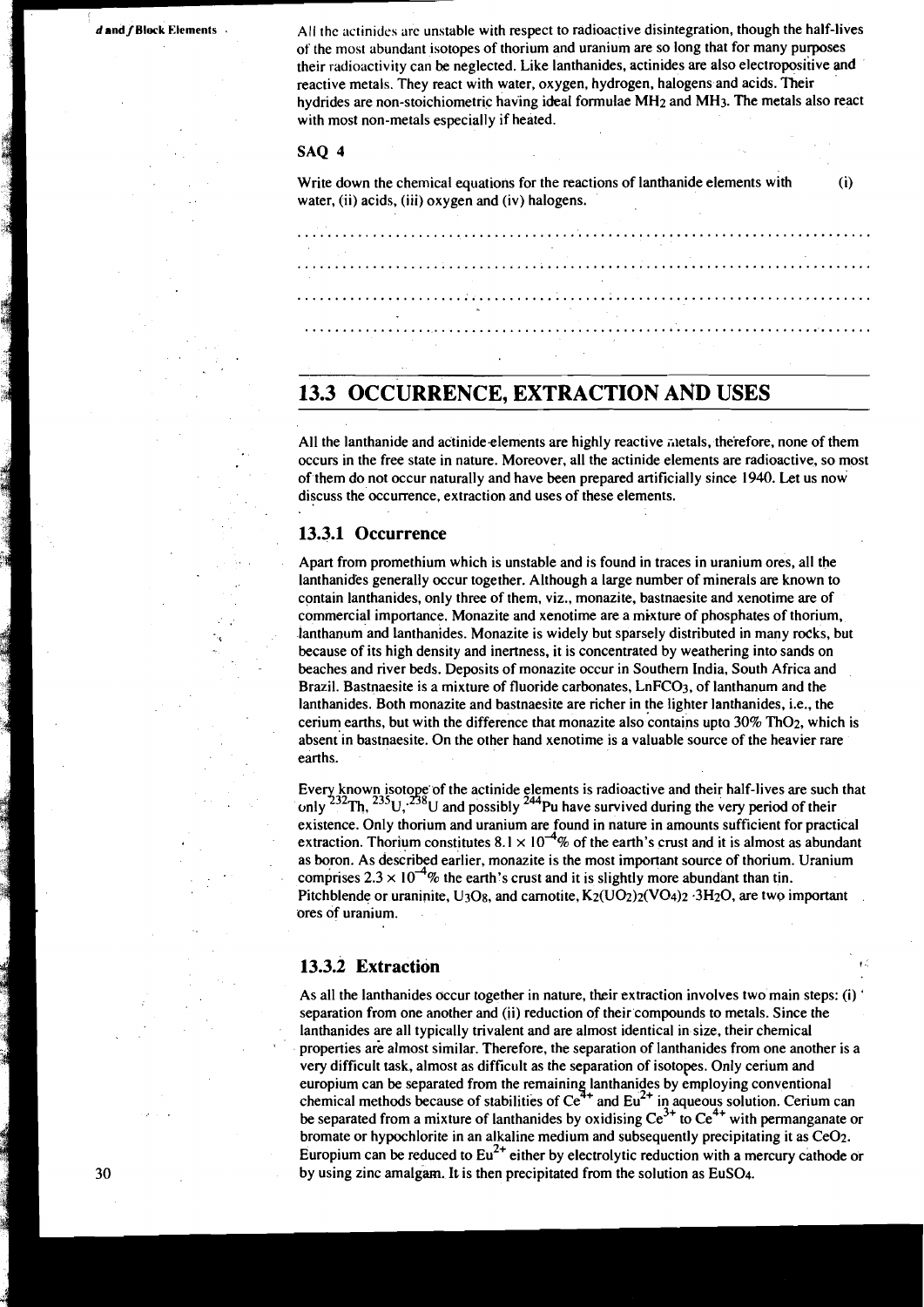Earlier the lanthanides used to be separated from each other by **selectlre precipitation** or by **fractional crystallisation.** With a limited amount of a precipitating agent, the substance which is least soluble is precipitated first. For example, if a base is added to a solution of lanthanide nitrates, the least soluble  $Lu(OH)$  is precipitated first and the most soluble - $La(OH)$ <sub>3</sub> last. As only a partial separation is effected, the precipitate is redissolved and the process is repeated several times.

The solubility of double salts of lanthanides such as **2Ln(N03)?.3Mg(N03)2.24H20** and  $\text{Ln}_{2}(\text{SO}_4)$ 3  $\cdot$  Na<sub>2</sub>SO<sub>4</sub> $\cdot$ xH<sub>2</sub>O increases from La to Lu.Therefore, the lanthanides could be separated from each other by **fractional crystallisation** of these salts. As these processes need to be repeated several times, these are very tedious and not very efficient. However, the individual elements can now be separated with much less difficulty on a large scale by employing more efficient techniques of **solvent extraction** and **ion exchange chromatography.** 

The distribution coefficients of the salts of lanthanide elements between water and organic solvents are slightly different. Therefore, the individual elements are selectively extracted from aqueous solutions of their salts into an organic solvent. This technique of separation is known as solvent extraction. Tributyl phosphate is a very good solvent for this process. The solubility of lanthanides in **+3** oxidation state in tributyl phosphate increases with atomic number. Separation is performed by using a continuous **counter-current process** in which the aqueous solution of lanthanide nitrates and the solvent are passed through a column continueusly in opposite directions. This process is much less tedious than performing several crystallisations.

The process of **ion exchange chromatography** is the most important, rapid and effective method for the separation and purification of the lanthanons. In this process, a solution of lanthanide ions is run down a column of a synthetic ion exchange resin. Ion exchange resins are organic polymers consisting of functional groups such as  $-COOH$ ,  $-SO<sub>3</sub>H$  or  $-OH$ . In these resins, hydrogen ions are mobile and can be exchanged with other cations. Thus, the lanthanide ions replace the  $H^+$  ions and get bound to the resin :

 $Ln^{3+} + 3R - SO_3H$  -  $Ln(SO_3R) + 3H^+$ 

After the  $H<sup>+</sup>$  ions have passed through the column, a solution of a complexing agent such as citric acid,  $\alpha$ -hydroxyisobutyric acid or EDTA at the appropriate pH is passed through the After the H lons have passed through the column, a solution of a complexing agent such a<br>citric acid,  $\alpha$ —hydroxyisobutyric acid or EDTA at the appropriate pH is passed through the<br>column to elute, i.e., to wash off the

 $Ln(O<sub>3</sub>SR)<sub>3</sub> + (NH<sub>4</sub>)<sub>3</sub>EDTAH$   $\longrightarrow$  Ln  $(EDTAH) + 3NH<sub>4</sub>O<sub>3</sub>SR$ 

As the EDTA solution flows down the column, the lanthanide ions come off the resin and form a complex with EDTA and then go back on the resin a little lower down the column. This process is repeated many times as the metal ions gradually travel down the column. The smaller lanthanide ions like  $\text{Lu}^{3+}$  form stronger complexes with EDTA than the larger ions like  $La^{3+}$ . Thus, the smaller and heavier ions spend more time in solution and less time on the column. Therefore, the heavier ions are eluted from the column first and the lighter ones the last. Using suitable conditions, all the individual elements can be separated. The eluates are then treated with an oxalate solution to precipitate lanthanides as oxalates which are then ignited to get the oxides :

Samarium, europium and ytterbium are prepared by reduction of the oxides with La at high temperatures : Ln203 + 2La - La203 +. 2Ln, Ln = Sm and Eu

Other lanthanides are obtained by the reaction of LnC13 or LnF3 with Ca metal at **1300** K. LnCl<sub>3</sub> or LnF<sub>3</sub> are prepared by heating Ln<sub>2</sub>O<sub>3</sub> with appropriate ammonium halide :

$$
Ln2O3 + 6NH4X \longrightarrow LnX3 - 6NH3 + 3H2O
$$
  
2LnX<sub>3</sub> + 3Ca \longrightarrow 2Ln + 3CaX<sub>2</sub>

You know that actinium and all the actinides are radioactive. Of these only thorium and uranium are extracted from ores, all others are prepared artificially by nuclear reactions. The chief ores of thorium and uranium are monazite and pitchblende, respectively. For extraction **Inner-'l'rsnsition Elements** 

 $\frac{3!}{2!}$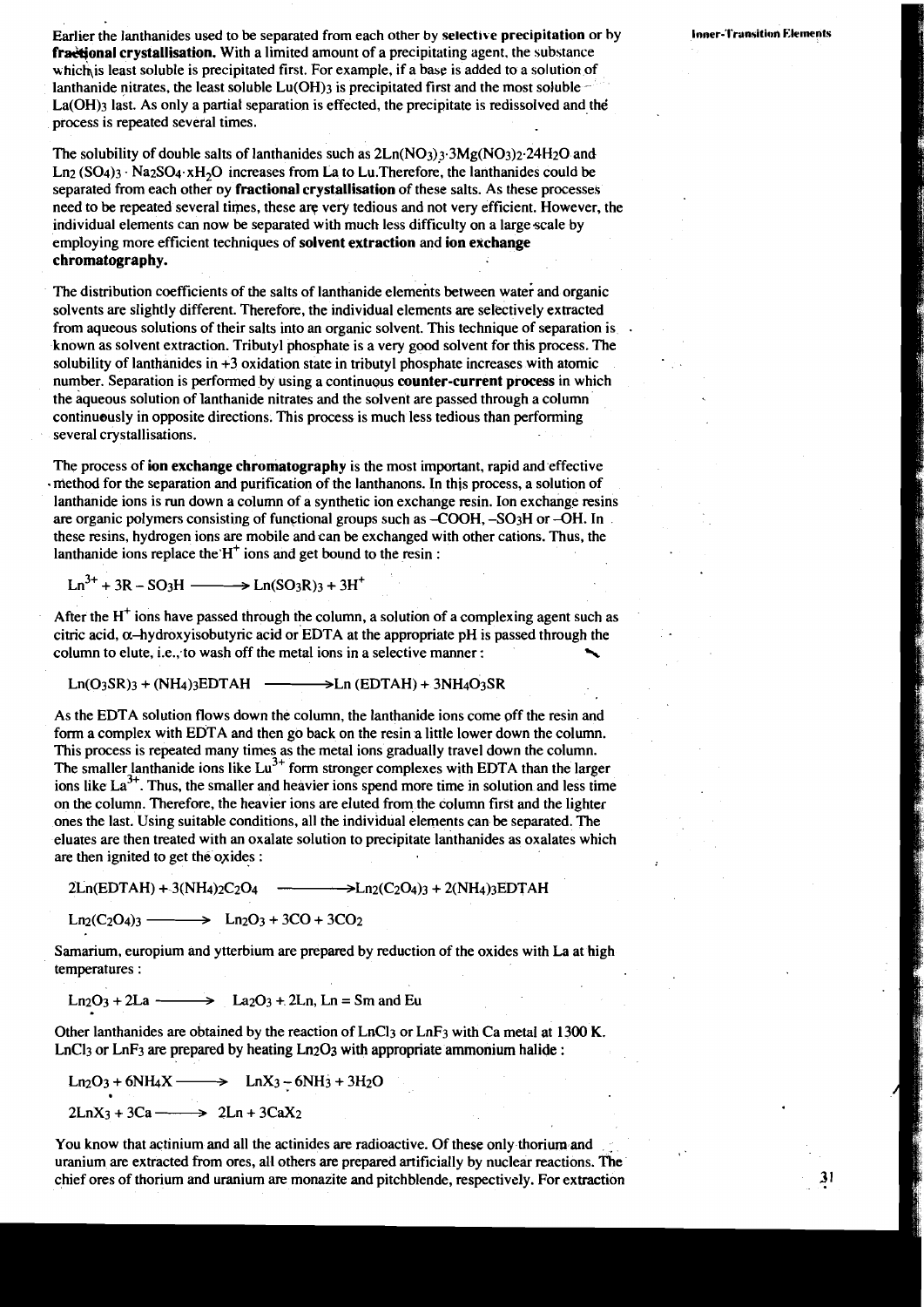**d** and **f Block Elements** of thorium, monazite is dissolved in concentrated sulphuric acid. By suitably adjusting the pH of this solution, a precipitate of ThO<sub>2</sub> is obtained. The impure ThO<sub>2</sub> is purified by dissolving it in hydrochloric acid and then extracting ThC14 by tributyl phosphate. From this solution ThO<sub>2</sub> is reprecipitated by adjusting the pH. Purified ThO<sub>2</sub> is converted into anhydrous ThF<sub>4</sub> or ThCl<sub>4</sub> by the action of HF or CCl<sub>4</sub> at 900K. Thorium metal is then prepared by reduction of ThF4 or ThCl4 with calcium :

### Th $X_4 + 2Ca \longrightarrow Th + 2CaX_2$

Uranium is chiefly extracted from pitchblende. The concentrated ore (pitchblende,  $U_3O_8$ ) is washed and then fused with sodium carbonate and sodium nitrate. The fused mass is treated with sulphuric acid, which extracts uranyl sulphate, U02S04. Addition of sodium carbonate solution in excess to the above solution, removes all the heavy metals as carbonates. Uranium goes in solution as sodium uranyl carbonate  $Na4[UO_2(CO_3)]$ . Addition of dilute H<sub>2</sub>SO<sub>4</sub> to the dranyl carbonate solution precipitates uranium as sodium diuranate,  $Na<sub>2</sub>U<sub>2</sub>O<sub>7</sub>$ , which on treatment with concentrated solution of  $(NH<sub>4</sub>)<sub>2</sub>CO<sub>3</sub>$  passes into solution as ammonium uranyl carbonate,  $(NH_4)$ <sub>4</sub>[UO<sub>2</sub>(CO<sub>3</sub>)<sub>3</sub>]. Concentration of this solution gives pure  $U<sub>3</sub>O<sub>8</sub>$ . Reduction of  $U<sub>3</sub>O<sub>8</sub>$  with aluminium powder produces uranium metal. All these steps involved in extraction of uranium from pitchblende are summarised in a flow sheet.



**Flow sheet for extraction of uranium from pitchblende** 

### **13.3.3 Uses**

Lanthanides and many of their complexes have received wide industrial applications. For example, europium derivatives are used as phosphors in TV screen; samarium-cobalt alloys are used for making magnets,  $Pr_2O_3$  and  $Nd_2O_3$  are used for making welder's goggles, yttrium-aluminium garnets (YAGj are used both in electronic equipment and as synthetic gems. Various mixed oxides are used as catalysts in cracking of petroleum. Cerium in the  $+4$ oxidation state is used as an oxidising agent in quantitative analysis. Thorium nitrate has been used for more than a century in gas mantles. Till 1940, the only industrial application of uranium was as a colouring material in the manufacture of yellow glass. At present, the principal use of thorium and uranium is as a nuclear fuel.

#### **SAQ 5**

Why is the separation of the lanthanides so difficult ? List three important methods used for the separation of lanthanide metals.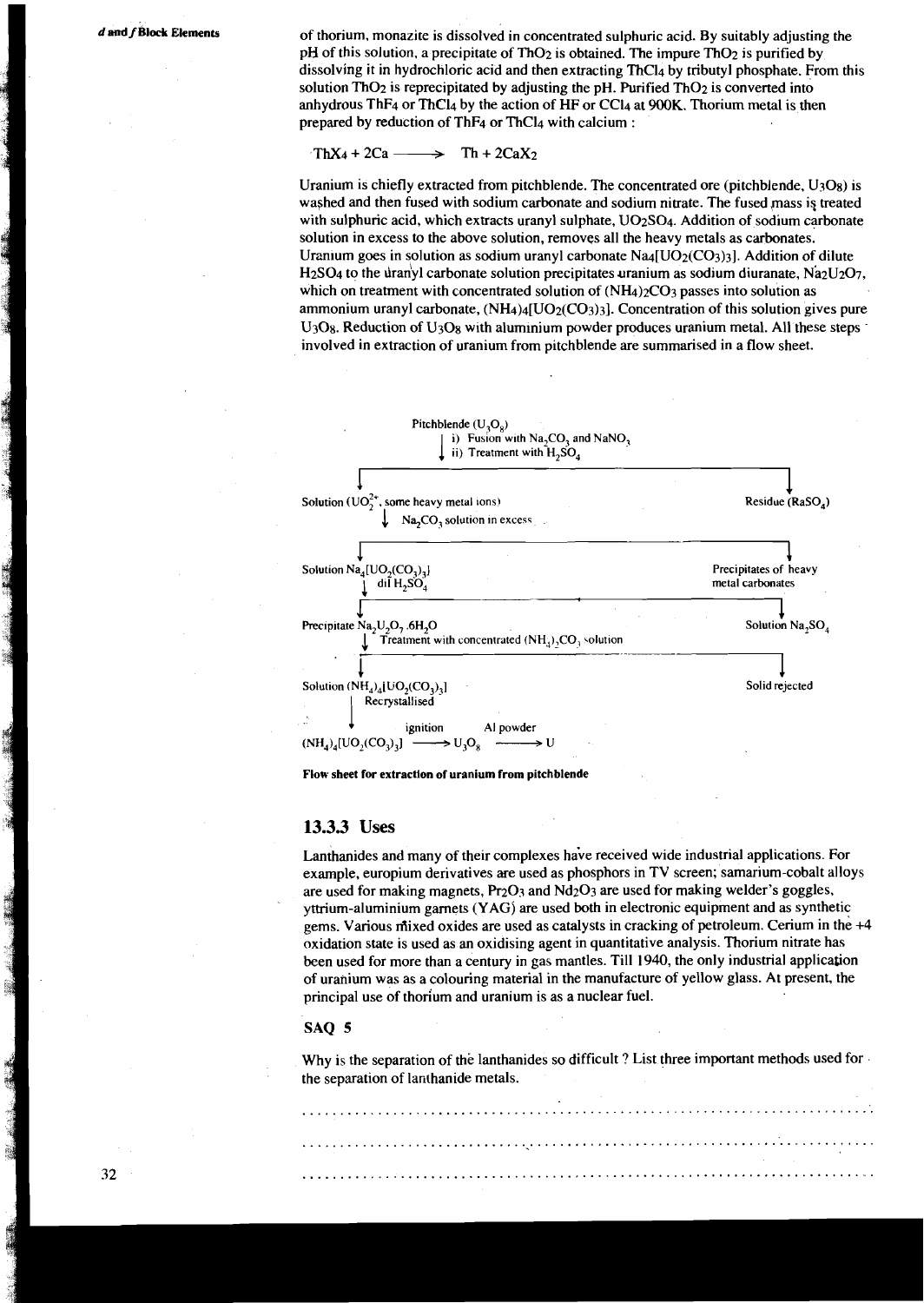# **13.4 SUMMARY**

In this unit, you have studied electronic structures, oxidation states, magnetic properties, electrode potentials, chemical properties, occurrence, extraction and uses of lanthanides and actinides which can be summarised as following :

- The lanthanide and actinide elements are characterised by filling of  $4f$  and  $5f$  subshells, respectively.
- For the lanthanides, actinium and transamericium elements, the tripositive oxidation state is the most stable in every case. However, the oxidation states higher than  $+3$  are quite cdmmon for the early actinide elements.
- The lanthanides exhibit greater similarities in their properties in their most prominent oxidation state,  $+3$ . Cerium and europium are the only lanthanides to be stable as  $Ce^{4+}$ and  $Eu^{2+}$  in aqueous solution.
- All the lanthanide and actinide ions which have unpaired electrons are paramagnetic. Paramagnetism of lanthanide and actinide ions depends on both spin and angular momentum of the unpaired'electrons.
- All the lanthanides and acrinides are highly electropositive and reactive metals. They react with oxygen, halogens, hydrogen, water and acids. Their hydrides are non-stoichiometric compounds.
- Cerium is the most abundant of all the lanthanides. Its main ores are monazite and bästnaesite.
- Since the lanthanides **are** all typically trivalent and are almost identical in size, their chemical properties are almost similar. As all the lanthanides occur together in nature, their separation is extremely difficult. Separation of lanthanides is effected by using the techniques of solvent extraction and ion-exchange chromatography. The metals are prepared by reduction of their oxides, chlorides or fluorides with La or Ca.
- Thorium and uranium are extracted from monazite and pitchblende, respectively. All other actinides are now prepared artificialiy by nuclear reactions.

# **13.5 TERMINAL QUESTIONS** -

**1.** What **are** f-block elements ?

**2.** What **are** rare earth elements ? Why are they so called ?

- **3.** Discuss the ways in which the actinide elements resemble their lanthanide congeners.
- 4. Discuss the ways in which the early actinide elements more closely resemble normal . transition elements.
- 5. Discuss the position of lanthanide and actinide elements in the periodic table.
- *6.* Why most of the lanthanide and actinide compounds are paramagnetic ?
- 7. Why the range of oxidation states is much more restricted in the lanthanide series as compared to the early actinides ?

# **13.6 ANSWERS**

#### **Answers to** Self **Assessmerat Questions**

- 1. **(a)** Two series of elements from cerium (atomic number 58) to lutecium (atomic number 71) and thorium (atomic number 90) to lawrencium (atomic number 103) are known as inner-transition elements. The term transition is used because they exhibit transition behaviour by exhibiting variable oxidation states, forming coloured ions and exhibiting paramagnetism, The prefix inner is used because in the building up process of their atoms the differentiating electron enters the  $f$ orbitals of an inner shell.
	- (b) The 14 elements from cerium (atomic number 58) to lutecium (atomic number  $71$ ) which follow lanthanium (atomic number 57) in the periodic table are called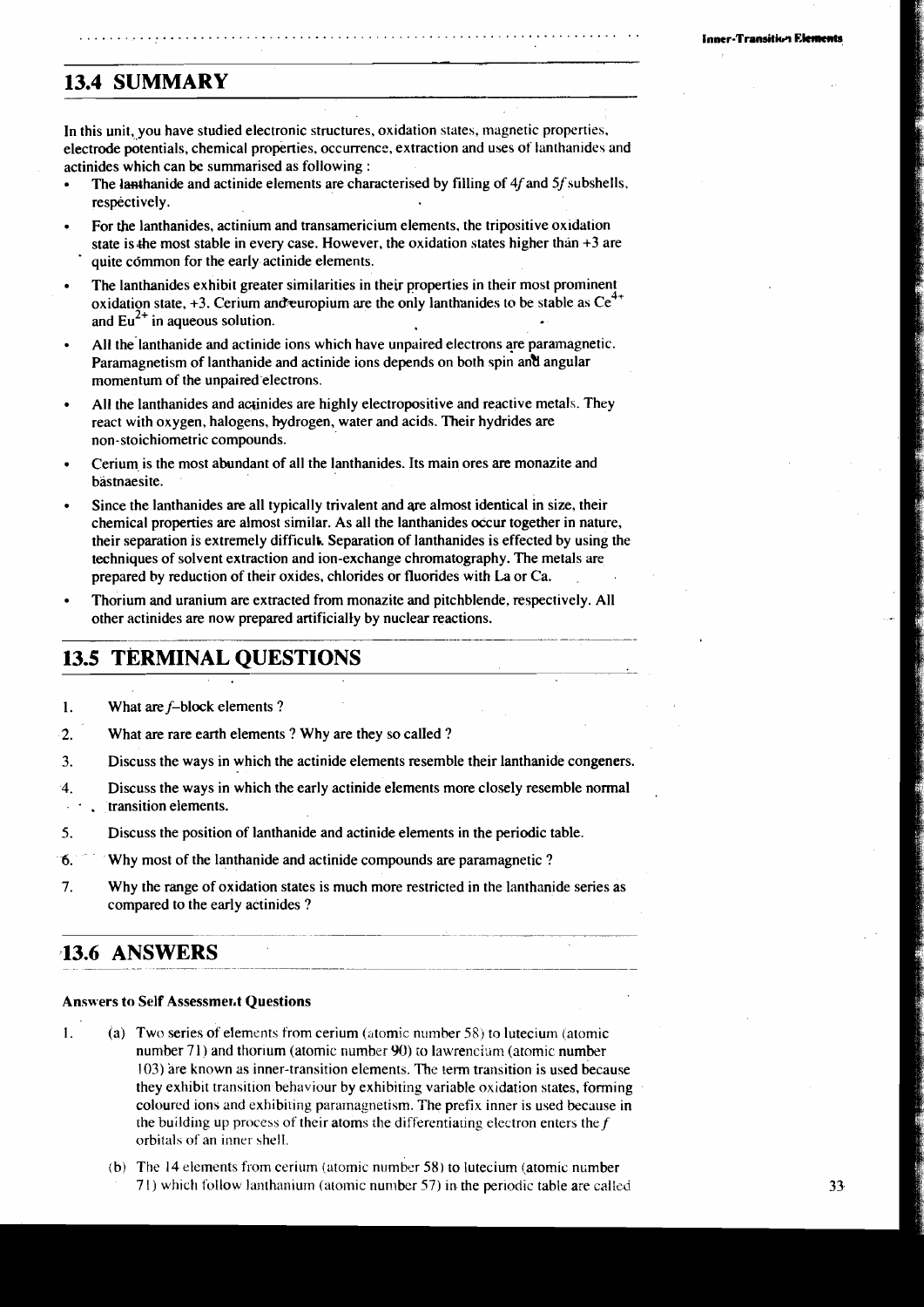**dwdf Block Elements**: **I,trip I,trip I,trip I,trip I,trip II** elements from thorium (atomic number 90) to law rencium (atomic number 103) which follow actinium (atomic number 89) in<sup>3</sup> the periodic table are called actinides.

> **(c)** Tlie clcctronic configuration of the elements of atomic number 61 and 95 is  $[Xe]4f^56s^2$  and  $[Rn]5f^77s^2$ , respectively.

2. The gradual decrease in atomic size of the lanthanide elements starting from cerium to lutecium is known as lanthanide contraction. Because of lanthanide contraction. the elements from hafnium to mercury that follow the lanthanides have unusually small sizes.

3. The most common oxidation state of lanthanides is +3. This oxidation state of the lanthanide ions arises due to the loss of two 6s electrons and the lone 5d electron. if present. from the atom of the elements. If no electron is present in the  $5d$  orbital, then one of the electrons from the 4f shell is lost. The lanthanide ions in this oxidation state have the general configuration  $[Xe]4f^{1-14}$ 

The most common oxidation state of lanthani  
small sizes.  
The most common oxidation state of lanthani  
lanthanide ions arises due to the loss of two 6.  
present, from the atom of the elements. If no e  
one of the electrons from the 4f shell is lost. T  
state have the general configuration 
$$
[Xe]4f^{1-1}
$$
  
i)  $2Ln + 6H_2O$   $\longrightarrow$   $2Ln (OH)_3 + 3H_2$   
ii)  $2Ln + 6H^+ \longrightarrow 2Ln^{3+} + 3H_2$   
iii)  $4Ln + 3O_2 \longrightarrow 2Ln_2O_3$   
 $Ce + O_2 \longrightarrow CeO_2$   
iv)  $2Ln + 3X_2 \longrightarrow Cef_4$   
The most stable oxidation state of the lanthani  
 $Ln^{3+}$  ions is quite comparable and varies very

5. The most stable oxidation state of the lanthanide elements is  $+3$ . The ionic radius of  $Ln<sup>3+</sup>$  ions is quite comparable and varies very little from one element to another. Therefore, the chemical properties of the lanthanides **are** almost similar due to which the separation of lathanides is very difficult  $-$  almost as difficult as the separation of isotopes. The three most important methods which can be used for the separation of lanthanides **are** fractional crystallisation. solvent extraction and ion exchange chromatography.

#### **<sup>C</sup>Answers** to **Terminal Questions**

 $\ddot{\phantom{a}}$ 

4.

- 1. Those elements, in the building up process of whose atoms the differentiating electron enters the f orbitals of an inner shell. **are** called f-block elements. There **are**  two series of f-block elements containing 14 elements each. The lanthanide series contains elements from cerium to lutecium and the actinide series contains elements from thorium to lawrencium.
- $\cdot$ 2. A group of elements, which includes the lanthanides, lanthanum and yttrium, is known as rare earth elements or simply rare earths. The word earth is used because these elements occur as oxides which in early usage meant earth. and the word rare was used because of great difficulty in their separation from each other.
- 3. Actinide elements resemble their lanthanide congeners in the following ways :
	- They have the similar electronic configurations.
	- They exhibit a common oxidation state of  $+3$ ,
	- They form complexes,
	- Most of them form coloured ions and exhibit paramagnetism.
- **4.** The early actinide elements exhibit a large number of oxidation states. In this respect they resemble normal transition elements.
- 5. There is no separate place for lanthanide and actinide elements in the periodic table. Therefore, the lanthanides are placed along with lanthanum and actinides along with actinium in the periodic table. Customarily, they are listed separately in two series at the bottom of **the** periodic table.

**6.** Most compounds of lanthanides **and** actinides **are** paramagnetic because they conbin lanthanide and actinide ions which possess unpaired electrons. Presence of unpaired electrons gives rise to paramagnetism in the compound.

7. The range of oxidation states is much more restricted in the members of lanthanide series as compared to those of the actinide series. This is a result of stabilising effects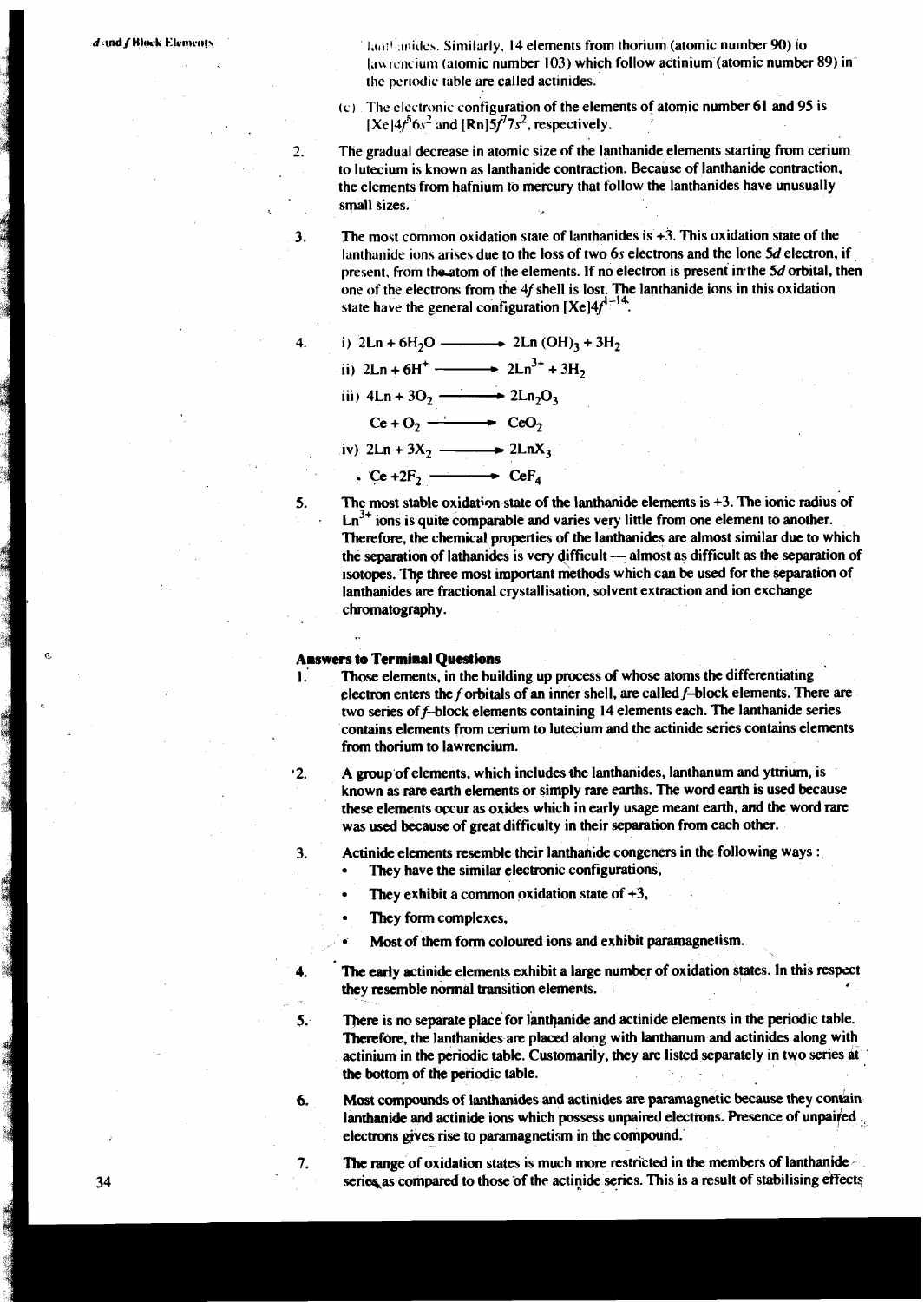exerted on 4f orbitals by increasing ionic charge. By the time an ionic charge of  $+3$  is developed on a lanthanide ion, the 4f orbitals are so stabilised that they become part of the inner core of the electrons. It becomes increasingly difficult to remove further electrons to give rise to higher oxidation states. On the other hand, in the beginning of the actinide series, the difference in energy of the 5f and 6d orbitals is much less. Therefore, 5f electrons along with  $6d$  and  $7s$  electrons participate in bonding, resulting in a wider range of oxidation states. However, later the 5f orbitals also becom. more stable and show reluctance to involve themselves in bonding.

**Inner-Transition Elements**